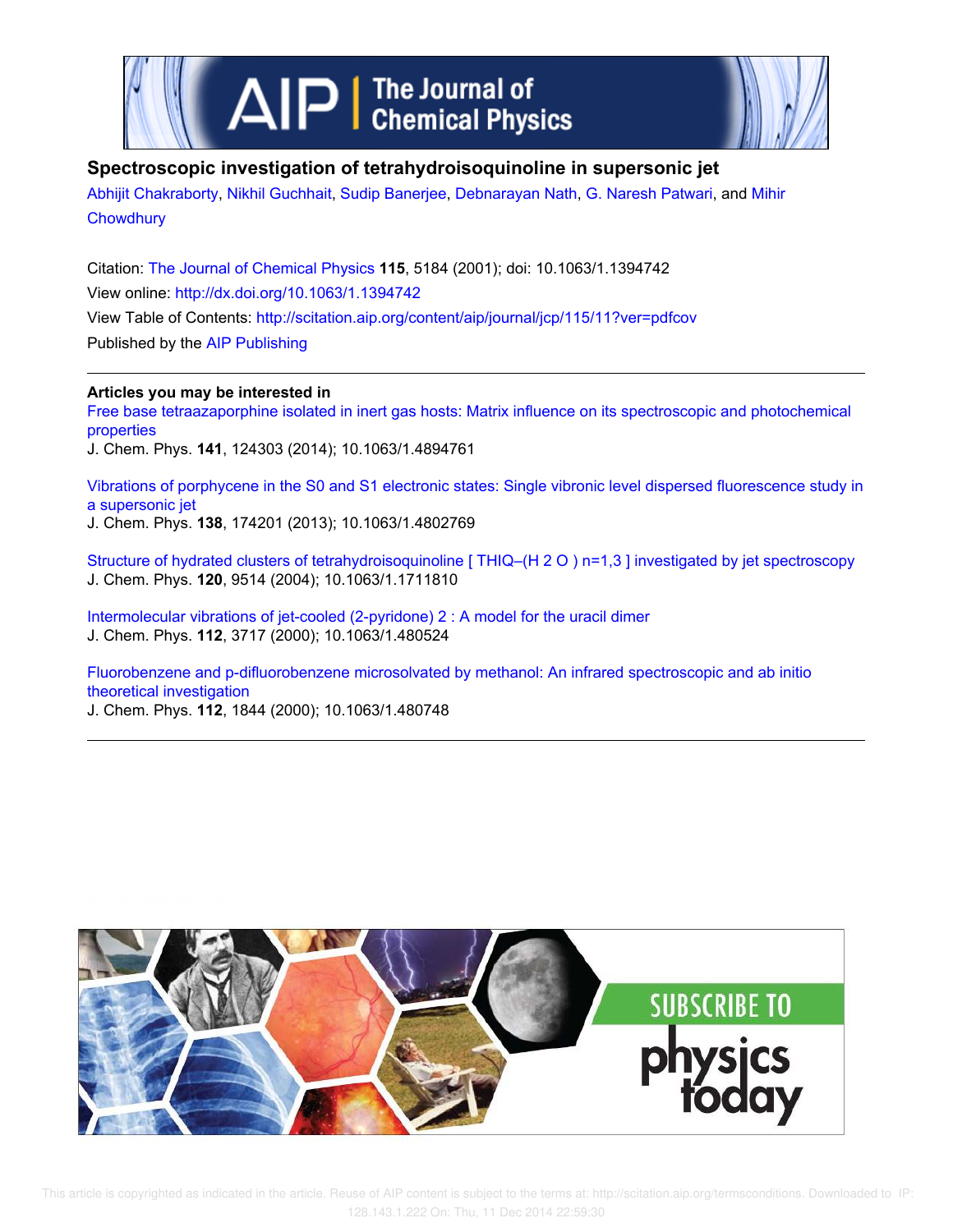# **Spectroscopic investigation of tetrahydroisoquinoline in supersonic jet**

Abhijit Chakraborty

*Department of Physical Chemistry, Indian Association for the Cultivation of Science, Jadavpur, Calcutta-700 032, India*

Nikhil Guchhait

*Department of Chemistry, Indian Institute of Technology, Guwahati-781 039, India*

Sudip Banerjee and Debnarayan Nath

*Department of Physical Chemistry, Indian Association for the Cultivation of Science, Jadavpur, Calcutta-700 032, India*

G. Naresh Patwari *Department of Chemistry, Graduate School of Science, Tohoku University, Sendai 980-8578, Japan*

### Mihir Chowdhurv<sup>a)</sup>

*Department of Physical Chemistry, Indian Association for the Cultivation of Science, Jadavpur, Calcutta-700 032, India*

 $(Received 6 April 2001; accepted 25 June 2001)$ 

Fluorescence excitation and dispersed emission spectra of tetrahydroisoquinoline are presented here. Two bands at 36 781 and 36 884 cm<sup>-1</sup> are confirmed from the spectral hole burning studies as two origins for two conformers. These bands correspond to the inequivalent twist conformers with the hydrogen atom attached to the nitrogen atom at axial and equatorial positions, respectively. The former is found to be the most stable one. SVL spectra are explained on the basis of two theoretically calculated low-frequency vibrations. These correspond to the butterfly and puckering motions of the benzene chromophore, respectively. © *2001 American Institute of Physics.* [DOI: 10.1063/1.1394742]

## **I. INTRODUCTION**

The conformational behavior of various flexible biologically relevant molecules has been studied intensively, both theoretically and experimentally,<sup>1</sup> for the last two decades. The factor which controls the conformational landscape involves a subtle balance between through-bond and throughspace interactions within a molecule; this balance is further modified by nonbonded interactions with the environment. The effect of these interactions has recently been reported by many, $2^{-4}$  including us.<sup>5</sup> The van der Waals, nonbonding and H-bonding interactions not only determine molecular architecture, but also lead to an understanding of electronic charge distribution, pathways for electron and proton transfer, and solvent sensitivity of molecular fluorescence in fluid solutions, membranes, proteins, micelles, and other particles at interfaces.

Among the innumerable studies, the nitrogen-containing aromatic species have received special attention, as they are basic chromophores of proteins and peptides. Their conformational behaviors are interesting. The *trans* form of formanilide<sup>2</sup> (*N* phenyl fomamide) is found to be more stable than the *cis* form by about 2.5 kcal/mol in  $S_0$ , while the relative stabilities get reversed in  $S_1$ . In the case of acetanilide,<sup>2</sup> only the *trans* isomer is found under jet-cooled condition, but on  $N$ -methyl substitution,<sup>2</sup> the *cis* form is found in abundance. In *N*-benzylformamide,<sup>3</sup> the *trans* form

is the most stable conformer, stabler by more than 4.5 kcal/ mol over the *cis* form. The conformational landscapes of coumarin derivatives and their hydrated clusters have been extensively studied by Topp et al. Both coumarin 153<sup>6</sup> and coumarin 337<sup>6</sup> have two conformers with the *syn* form as the most stable one compared to the *anti* form. Their relative stabilities and the nitrogen-inversion mode frequencies are quite different for the two species. However, in the case of coumarin  $151^{7,8}$  and coumarin  $152A^7$  only one species is found. In many of these molecules relaxation rates are found to be considerably different for the bare molecule and its 1:1 complex with water. The various conformers of phenylalanine<sup>9</sup> have been investigated by Simons *et al*. Three of the four most stable conformers are stabilized by intramolecular hydrogen bond; the latter links the carboxylic acid to the amino group and thereby provides a pathway for proton transfer. 2-pyridone and its hydrated clusters have been investigated by many. Recently, $4$  the spectrum has been explained on the basis of two conformers in the  $S_1$  state, but only one form in the  $S_0$  state. Indoles and their derivatives<sup>10</sup> which bear similarity to tryptophan have also received close attention.

In the present study we have chosen tetrahydroisoquinoline (THIQ) for jet-spectroscopic investigations. The molecule seemed attractive to us for the following reasons.

(1) Photophysical properties of this molecule in condensed phase have earlier been investigated by us.<sup>11</sup> Flipped intramolecular charge transfer has been found to occur before emission in suitable condensed phases. As the polarity

a)Author to whom correspondence should be addressed; electronic mail: pcmc@mahendra.iacs.res.in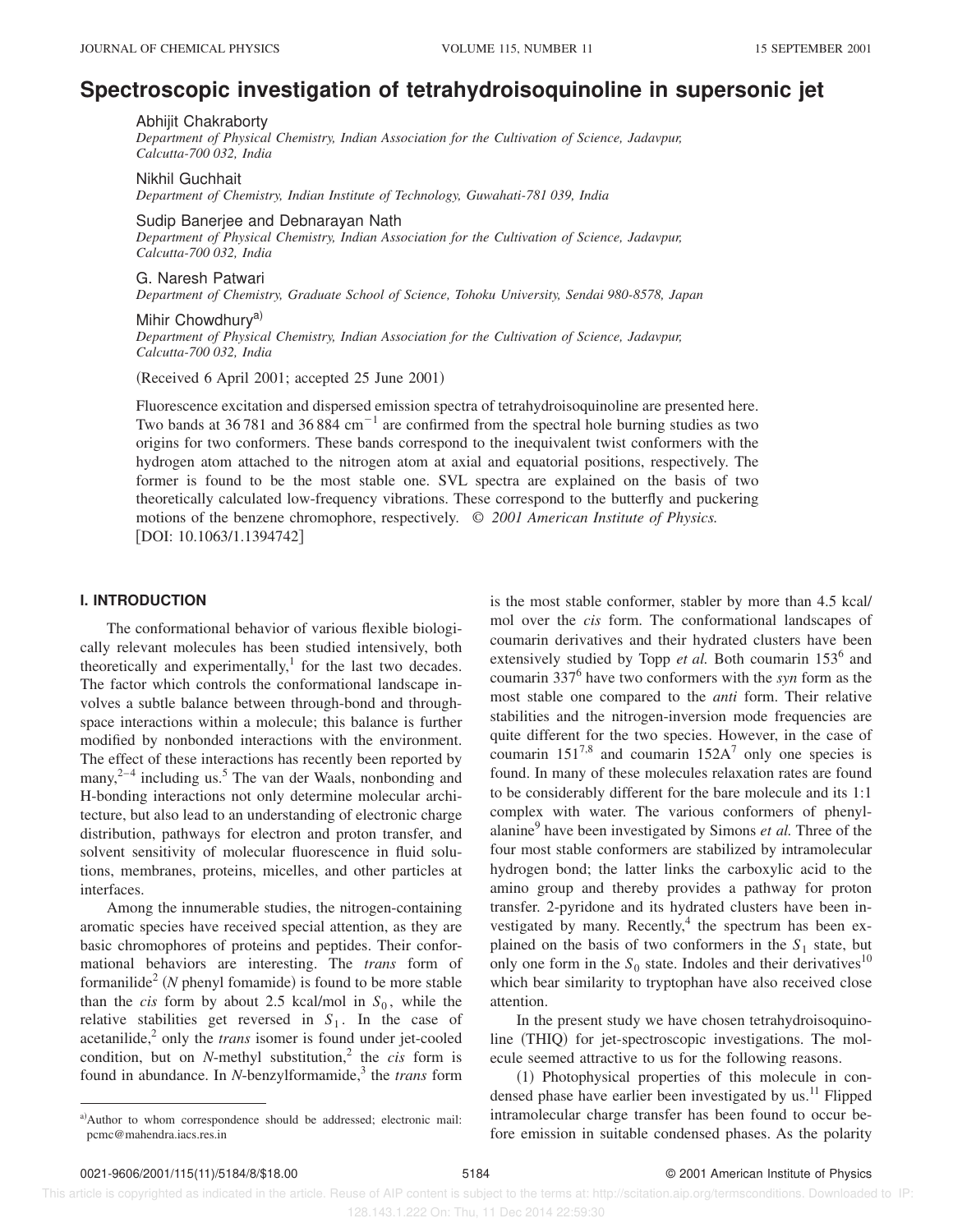of the medium is increased, an exciplex-type broad band emerges on the long wavelength side of the emission band; however, the absorption band remains unperturbed. This has been explained in the following way: THIQ has a lone pair in the equatorial position in the ground state—a configuration where electron transfer from :NHR lone pair to phenyl ring is nearly impossible; this explains the absence of a charge transfer band in the ground state. However, if a configuration with the lone pair in axial position is preferred in the excited state, an exciplex between the -:NHR and the benzene ring may be formed in the excited state leading to a broad emission on the red side in a polar solvent. In view of this interesting observation, $^{11}$  we decided to investigate this molecule in detail by jet spectroscopy.

 $(2)$  The bare molecule THIQ can exist in a number of symmetry-inequivalent conformations. It seemed to us a worthwhile exercise to compare the experimentally observed relative stabilities, absorption frequencies, and vibronic frequencies of conformers with corresponding theoretically calculated quantities.



~3! We wanted to compare the spectra of THIQ with that of other similar molecules, such as tetrahydronaphthalene  $(THN)^{12}$  and tetrahydroquinoline  $(THQ)$ , <sup>13</sup> which have similar skeletons, or *N*-benzyl formamide,<sup>4</sup> which has similar lack of conjugation between the *N*-lone pairs and the phenyl  $\pi$  system.

## **II. EXPERIMENT**

The compound THIQ obtained from Aldrich is of 99% purity but, due to its strong hygroscopic nature it is dried and

purified time and again before receiving the spectrum for the bare molecule. The details of our supersonic jet experimental setup is described elsewhere.<sup>14</sup> In brief, the sample is heated to about 100 °C to increase sample vapor pressure and then expanded with helium and argon as carrier gas into a vacuum chamber through a 0.5-mm-diam orifice of a pulsed nozzle valve (General Valve Corp.) with a frequency of about 10 Hz. The background pressure of the chamber during the experiment is maintained at about  $4 \times 10^{-5}$  Torr by the operation of a 6 in. oil diffusion pump (Varian) backed by a mechanical rotary pump. The output of the dye laser (Molectron), pumped by a Nd:YAG laser (Quanta Ray DCR-11), is frequency doubled by a KDP crystal. The second harmonic output crossed the jet at about 15 mm downstream of the nozzle orifice. The laser induced fluorescence is collected perpendicular to both the laser and the jet directions. The signal is detected by an EMI–9813 QB photomultiplier after passing the emitted light through an optical filter and an aperture to eliminate the scattered laser light and then averaged by a boxcar averager (PAR model  $-64$ ). The normalized output from the boxcar is then recorded in a PC. Dispersed fluorescence spectra of selected single vibronic levels are recorded with the help of a  $20$  in. monochromator (Jobin Yvon). For the slit width employed by us, the resolution is around  $30 \text{ cm}^{-1}$ . The principle and the setup for holeburning spectroscopy have been described earlier.<sup>15</sup>

## **III. RESULTS AND DISCUSSION**

## **A. 0–0 band**

Four conformers of this molecule, two bent and two twisted, are possible. These are produced by out-of-plane puckering of adjacent carbon  $(C_2)$  and nitrogen  $(N)$  atoms. Note that the inversion at the nitrogen center does not produce any additional distinct conformers. Unlike tetrahydronaphthalene  $(THN)^{12}$  or sym-hexahydropyrene  $(HHP)$ ,<sup>5</sup> where the corresponding four conformers may be grouped into two symmetry-equivalent pairs, all four conformers of THIQ are inequivalent and all of them, in principle, can leave a signature in the spectrum under favorable conditions. To assign the conformers, whose signatures appear in the spectra, we take recourse to a number of arguments, including ones pertaining to hole-burning spectroscopy and semiempirical calculations.

The longest wavelength band, supposedly a 0–0 one, shown in Fig. 1, is observed at  $36781 \text{ cm}^{-1}$  in THIQ, while it is at  $36791 \text{ cm}^{-1}$  in tetrahydronaphthalene (THN). Compared to corresponding 0–0 bands of tetrahydroquinoline  $\text{THQ}^{13}$  (32 450 cm<sup>-1</sup>), aniline<sup>16</sup> (34 021 cm<sup>-1</sup>), benzotriazole  $(BZT)^{17}$  (34 917.8 cm<sup>-1</sup>), and indole<sup>10</sup> (35 231 cm<sup>-1</sup>), the THIQ 0–0 band shows a consistent blueshift. This closeness of  $0-0$  transitions of THN and THIQ (which is also corroborated by vertical transition energy calculations of these two molecules), and the marked blueshifts from  $0-0$  bands of THQ, indole, etc., are presumably consequences of the conjugation of the lone pair on the nitrogen atom with the  $\pi$ cloud of aromatic chromophore in the latter set of molecules ~THQ, indole, aniline, BZT, etc.! and nonconjugation in the former set (THN, THIQ). However, as will be seen later, the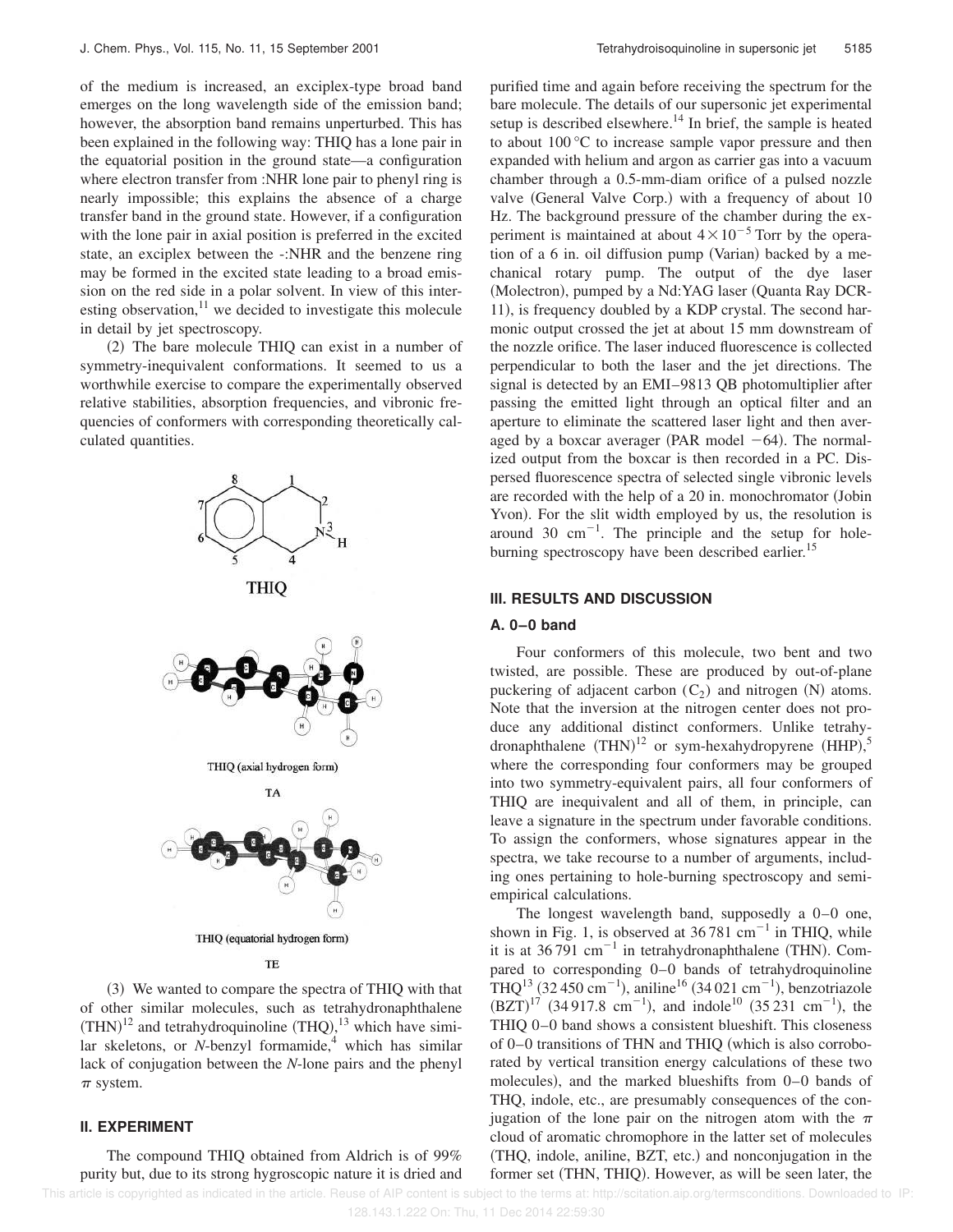



position of the lone pair in equatorial or axial configuration is significant, even though to a small extent.

There are three very close lying bands at 92, 98, and 103  $cm^{-1}$  on the blue side of the band origin in Fig. 1. All of these cannot be ascribed to the vibronic feature of this molecule in the excited  $S_1$  state. Molecules close to THIQ in structure, like THN and THQ, show different vibronic features. The observed two low-frequency bands at 100 and 110  $cm^{-1}$  from the origin in THQ have been ascribed to  $CH<sub>2</sub>$ puckering motions in the twisted configuration. In THN only one low-frequency vibronic band at  $95 \text{ cm}^{-1}$  from the origin band, corresponding to the twisting motion of adjacent carbon atoms, is observed. It may be noted that none of the structurally similar molecules exhibit this kind of bunching of three low-frequency bands around 100 cm<sup>-1</sup> from the  $0-0$ band. Theoretical calculations for the ground state show that there are only two such low-frequency bands close to 100  $\text{cm}^{-1}$ . We guessed, therefore, that at least one of them was an origin  $(0-0)$  transition of a different conformer. We looked for their response to the variation of laser intensity following the prescription of Levy *et al.* for conformer identification<sup>18</sup>—a technique that has also been successfully used by Topp *et al.*<sup>6</sup> Note that bands 1 and 4 are of unequal intensity. Suppose the transition originates from a common initial state (i.e., the same conformer) and this difference in intensity arises from a difference in transition probabilities to two different vibronic levels of the  $S_1$  state. In that case, if the laser power is increased the strongest band should saturate first and the relative intensity of the weaker band should start increasing afterwards. The rate of increase of intensities of the two bands with laser power should have been different, if the band at 36 884 cm<sup>-1</sup> was a vibronic feature over the  $0-0$ band at  $36781 \text{ cm}^{-1}$ ; but this is not what is observed. So we conclude that the two bands in the FE spectra arise from different initial states; that is, these are conformer bands. It is difficult to extend the same argument for bands 1, 2, and 3 as their observed intensities are close and they should reach saturation at the same time even if they involve the same ground state. We, therefore, conclude conservatively that at least two conformers are contributing to the observed jet spectrum.

Further experimental confirmation came from dispersed emission spectra, corresponding to excitations at these four bands. Small *et al.* and Pratt *et al.*,  $19(a), 19(b)$  argued that the  $0-0$  SVLs should have a strong  $(0-0)$  band) origin in the dispersed emission spectra relative to the vibronic bands; in contrast, vibronic band SVLs might be expected to have a relatively weak origin band relative to the total intensity in the vibronic manifold. Following this argument, we find that the band at 92 cm<sup>-1</sup> (Fig. 2) should better be assigned as a vibronic band. However, in the case of the band at 98  $cm^{-1}$ in the FE spectrum, the same conclusion is not so obvious, for the dispersed emission spectrum exhibits that intensities of the 0–0 band and the vibronic manifold are comparable. From these observations we conclude that the origin band and the one at 103 cm<sup>-1</sup> from it are definitely  $0-0$  bands for two different conformers, while band 2 is a vibronic band over origin band 1. The identity of band 3, however, cannot be decided only on the basis of SVLs. The band at  $201 \text{ cm}^{-1}$ is clearly a vibronic band either on band 1 or on band 4.

We have taken the help of two-color spectral holeburning (SHB) spectroscopy. When the probe laser is scanned while the pump is fixed at the origin transition  $(36781 \text{ cm}^{-1})$ , dips at 92 and 98 cm<sup>-1</sup> are observed as this identifies band 3 as a vibronic one in Fig. 3. The hole-burnt spectra of the band at  $36884 \text{ cm}^{-1}$  show dips at frequencies different from those observed for SHB of band 1. This corroborates our conclusion drawn from the SVLs and the intensity saturation measurements. The band at  $201 \text{ cm}^{-1}$  is a vibronic band over the origin band 4. The FE spectrum of the two conformers are shown in Fig 3.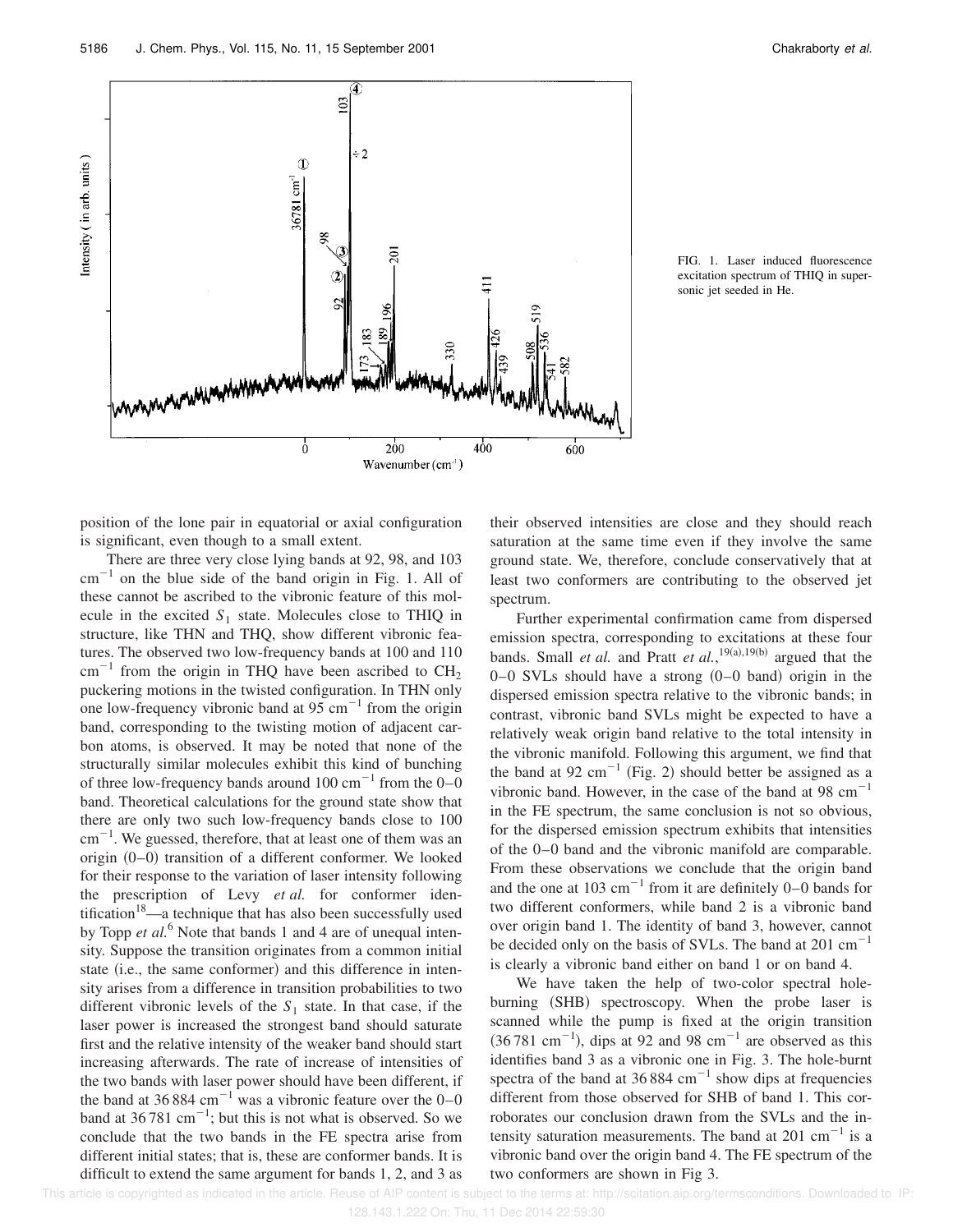

FIG. 2. Dispersed emission spectra of different bands (origins are appropriately shifted to a common one).

## **B. Possible structures of the two conformers and the assignment of the two band origins**

To assign the structure and determine the stability of the conformers of the bare molecule in the ground state we resorted to theoretical calculations. *Ab initio* calculations of such a large molecule are beyond the scope of our computational facilities and, hence, we went for semiempirical calculations. For ground state energy calculations AM1 and PM3 Hamiltonians [MOPAC-5.0] are used and molecular mechanics (MM2) results are also compared with. For vertical transition energy calculations we invoke configuration interaction, the maximum number of configurations being limited to 1500 in the program used. A potential energy curve (PEC) is generated by the relative movement of the nitrogen atom and its neighboring carbon atom  $(C_2)$ . In moving from the twisted to the bent conformer, the out-of-plane coordinate of nitrogen atom is changed in small steps and the carbon atom  $(C_2)$ is held fixed in optimized position and vice versa. The rest of the atoms search freely for the global minima. The optimized energy in all these configurations is used to draw the PEC of the ground state shown in Figs. 4 and 5.

The lowest  $S_0$  energy conformer obtained is TA, a structure twisted at the  $N-C_2$  bond with the hydrogen atom of the NH group in the axial position. The other conformers, two bent and another twisted, lie higher in energy. One of the bent structures, has a lower energy than the twisted equatorial hydrogen conformer (TE), but it is located in a very shallow potential and is highly unstable. In MOPAC- AM1 and PM3 calculations if the molecule is placed close to this shallow well, it easily crosses over to its optimized twisted form ~TA!. The relative stabilities of the two stable conformers, as obtained in various ways are given in Table I. The vertical transition energies calculated with the TA and TE forms are also given. The calculated vertical transition energy is about  $145 \text{ cm}^{-1}$  less for the TE form than the more stable TA form.

In a jet one deals with unrelaxed populations. Nevertheless, Cable *et al.*<sup>2</sup> estimated the energy difference  $E_{cis}$  $-E<sub>trans</sub>$  of formanilide from the observed relative intensities of corresponding bands of *cis*- and *trans*-isomers, using the Boltzmann distribution law and assuming a temperature corresponding to the reservoir  $(373 \text{ K})$ ; their estimated energy difference  $(E_{cis}-E_{trans})$  of 2.5 kcal/mol was close to the value of 2.4 kcal/mol calculated with 3-21 G basis set. Such a procedure perhaps can only be justified in the presence of a high barrier and the absence of conformational relaxation during cooling in the jet stream. Ruoff *et al.*<sup>20</sup> and Felder *et al.*<sup>21</sup> dealt with the problem of relaxation of conformational isomers in seeded supersonic expansion and suggested a simple test for conformational relaxation. If the intensity ratio of the two conformer bands is the same in He jet and Ar jet, the barrier may be assumed to be large enough  $(\geq 1)$ 



FIG. 3. Hole burnt spectra with pump fixed at (a) 36 884 cm<sup>-1</sup> and (b) 36 781 cm<sup>-1</sup>, respectively, are compared with (c) LIF spectrum. The bands due to water clusters are marked with an asterisk.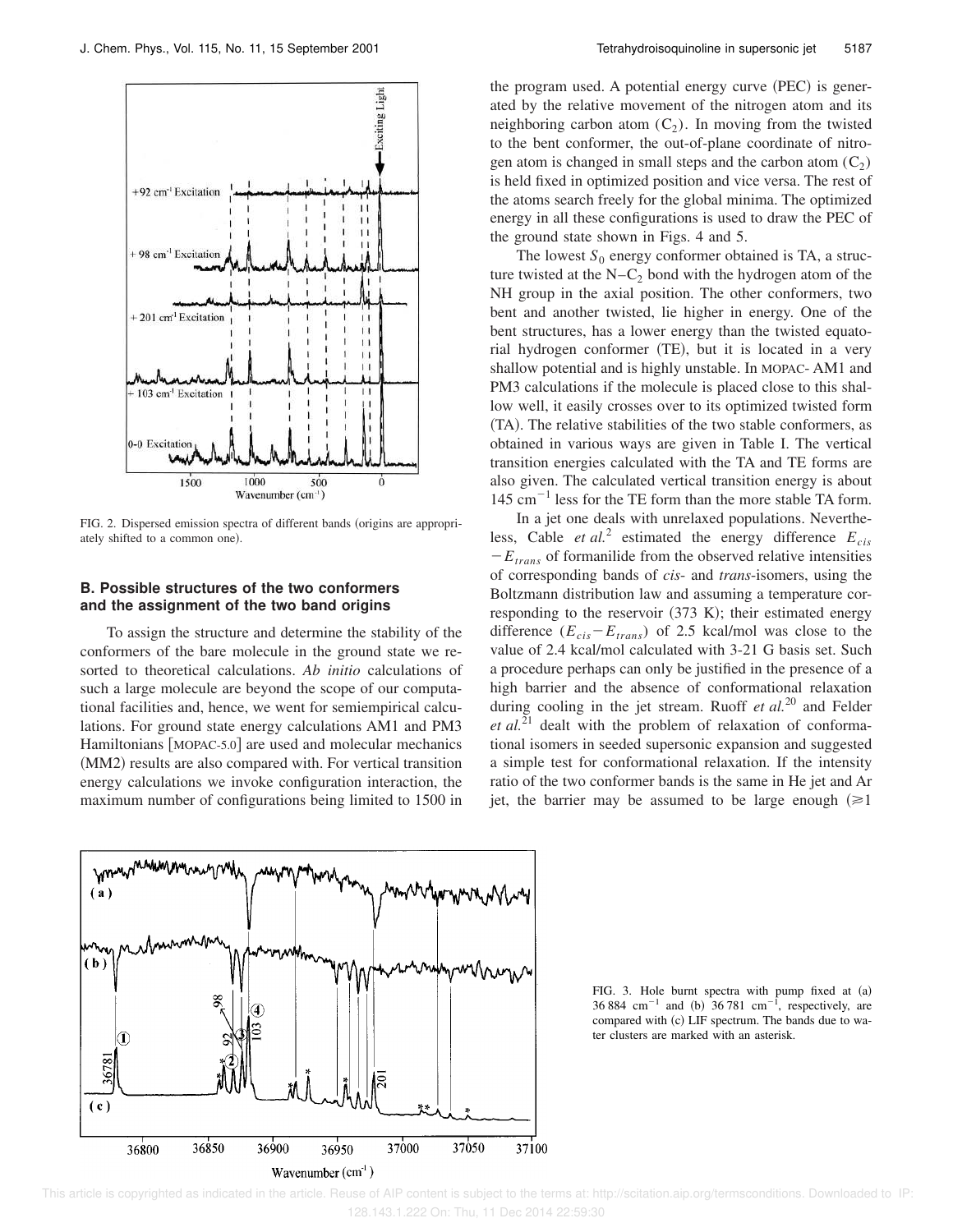

FIG. 4. Potential energy curve (PEC) of THIQ with respect to the out-ofplane movement of the carbon atom with the nitrogen atom fixed at the optimized geometry of the lowest energy conformer.

kcal/mol) to prevent conformational relaxation. In our case, the FE spectra of THIQ is insensitive to the nature of the carrier gas, indicating a barrier larger than 1 kcal/mol. Our semiempirical calculations estimate the barrier between the potential wells to be  $\sim$ 3 kcal/mol. Indeed, in respect of many of these parameters, the molecule THIQ closely resembles acroline.<sup>20</sup> In spite of our lack of accurate information of the potential energy surface and the dynamics in the jet, we attempted a rough estimate of the difference in stabilities of the two conformers from the observed intensity ratios of the two bands. In this case the chromophore in the two forms is the same and hardly perturbed by the nonconjugated N center; hence, one can expect that the 0–0 transition probabilities are the same for the two conformers, TA and TE. The intensity ratio of bands 1 and 4 should therefore be a good measure of the population difference. If we assume a large enough barrier to prevent conformational relaxation and an



FIG. 5. Potential energy curve (PEC) of THIQ with respect to the out-ofplane movement of the nitrogen atom with the carbon atom fixed at the optimized geometry of the lowest energy conformer. FIG. 6. Dispersed emission spectra of THIQ when excited at 36 781 cm<sup>-1</sup>.

TABLE I. Relative stabilities and transition energies of the two twisted forms of THIQ.

| (A) Stability (relative to TA)         |            |                         |
|----------------------------------------|------------|-------------------------|
| (I) Theory (method used)               | Axial (TA) | Equatorial (TE)         |
| MM <sub>2</sub>                        | 0          | $+0.33$ kcal/mol        |
| MOPAC [AM1]                            | 0          | $+3.31$ kcal/mol        |
| MOPAC [PM3]                            | $\Omega$   | $+1.92$ kcal/mol        |
| (II) Experiment $(T = 373 \text{ K})$  | $_{0}$     | $+0.84$ kcal/mol        |
| (B) Transition energy (relative to TA) |            |                         |
| $(I)$ Theory                           | 0          | $-145$ cm <sup>-1</sup> |
| (II) Experiment                        |            | $-103$ cm <sup>-1</sup> |

equilibrium reservoir temperature of 373 K, we get an energy difference of 0.84 kcal/mol using the Boltzmann distribution law. Since the effective temperature at the time when the conformational relaxation ceases and the rapid vibrational relaxation in the two potential wells begins should be less than the reservoir temperature, our estimated value of the energy separation may be considered as an upper limit.

All the semiempirical calculations suggest that the conformer having axial hydrogen in twisted configuration (TA) is the most stable one and has to be assigned to the more intense band 4. This is in agreement with the transition frequency calculations which predict that the origin of TA form should appear at the blue side of the origin band of the TE form. The observed separation between the origin bands is 103 cm<sup>-1</sup>, which may be compared with 145 cm<sup>-1</sup> calculated theoretically. We, therefore, assign band 1 to the TE form and band 4 to the TA form.

## **C. Vibronic bands**

### **1. S<sup>0</sup> state**

The ground state vibronic frequencies are probed by SVL spectra. The SVL spectrum for excitation of band 1 (TE) at  $36781 \text{ cm}^{-1}$ , shown in Fig. 6 exhibits two lowfrequency vibrations of 95 and 145  $cm^{-1}$  out of which the band at  $145 \text{ cm}^{-1}$  is much more intense and generates a

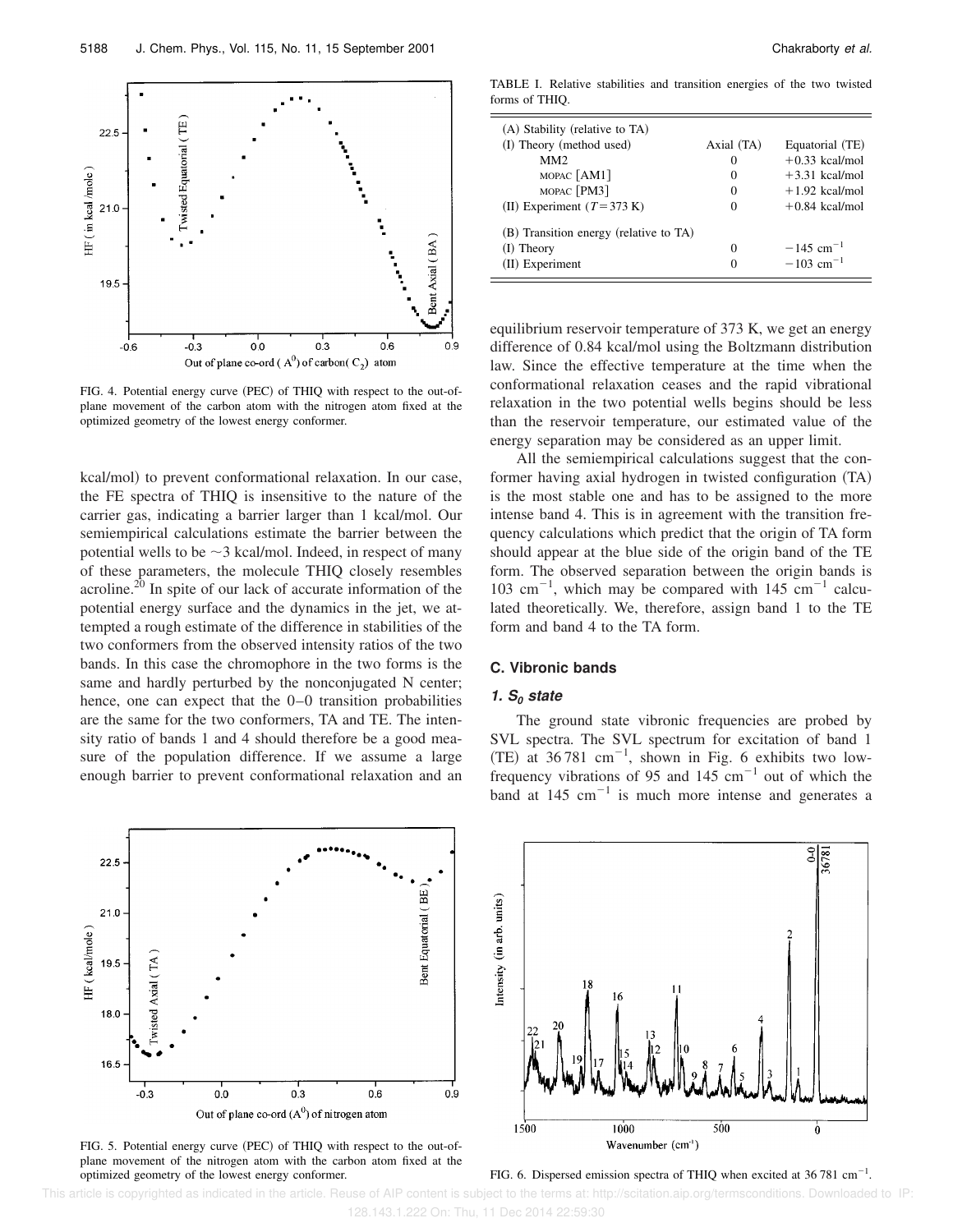FIG. 7. Dispersed emission spectra of THIQ when ex-



sequence of overtones. Not only are the first three quanta of the low-frequency mode of  $145 \text{ cm}^{-1}$  observed with decreasing intensities starting with the origin band, the same sequence rides over other false origins as well. Figure 7 exhibits the SVL spectrum of band 4 at 36 884 cm<sup>-1</sup>; only one nearly harmonic progression of  $145 \text{ cm}^{-1}$  appears in the spectra of the TA form. The 95  $\text{cm}^{-1}$  band appears very feebly. This sequence of harmonics, however, is weaker than that of the TE form. Indeed, if after separating the two spectra by the hole-burning technique  $(Fig. 3)$  we compare the laser excitation (or absorption) spectra of TA and TE conformers, we find that the intensities are more in the vibronic manifold for the TE conformer  $(Fig. 6)$ . Apparently, the geometry of the TE form is affected more (compared to the TA) on excitation of the  $\pi$  electrons of the benzene chromophore; this leads to greater intensity in the vibronic manifold. This is understandable in a general way, as the *N*-lone pair of the

TE form is more exposed to the benzene ring, and any perturbation such as optical excitation in the  $\pi$  cloud affects the nitrogen lone pair, thus inducing a vibration in which the displacement of the nitrogen atom is a major component.

cited at 36 884 cm<sup>-1</sup>.

We have calculated the  $S_0$  frequencies (Table II) and the nature of displacement vectors of the soft modes of THIQ and other similar molecules. Both AM1 and PM3 Hamiltonians yield consistent results regarding the vibrational frequencies in  $S_0$  and  $S_1$ . The two low-frequency modes ( $\nu_1$ ) and  $v_2$ ) are calculated to be at 93 and 138 cm<sup>-1</sup> for the TA form and 75 and 135  $\text{cm}^{-1}$  for the TE. These numbers are in fair agreement with our observed frequencies. Tables III and IV list the observed low frequencies and corresponding assignments for TA and TE forms. For structurally similar molecules, THQ and THN, the calculated values are  ${95}$  and 136

TABLE II. THIQ  $S_0$  vibrational frequencies  $(cm^{-1})$  calculated with MOPAC  $(AM1 H$ 

| $\mu$ and $\mu$ and $\mu$ and $\mu$ and $\mu$ and $\mu$ and $\mu$ and $\mu$ and $\mu$ and $\mu$<br>(AM1 Hamiltonian). |                            |                                 | Band No. | Observed freq.   | Assignment                                               |
|-----------------------------------------------------------------------------------------------------------------------|----------------------------|---------------------------------|----------|------------------|----------------------------------------------------------|
| Serial No.                                                                                                            | Twisted axial<br>(TA) form | Twisted equatorial<br>(TE) form | 2<br>3   | 95<br>144<br>245 | $\nu_1$<br>$v_2$<br>$v_2 + v_1$                          |
|                                                                                                                       | 93                         | 75                              | 4        | 287              | $2\nu_2$ , $3\nu_1$                                      |
|                                                                                                                       | 136                        | 134                             | 5        | 392              | $v_1 + 2 v_2$                                            |
| 3                                                                                                                     | 246                        | 226                             | 6        | 429              | $3v_2$                                                   |
|                                                                                                                       | 294                        | 254                             |          | 501              | $\nu_{\rm ring}$                                         |
| 5                                                                                                                     | 379                        | 380                             | 8        | 580              | $4\nu_2$                                                 |
| 6                                                                                                                     | 425                        | 424                             | 9        | 640              | $\nu_2+\nu_\text{ring}$                                  |
|                                                                                                                       | 465                        | 467                             | 10       | 699              | $\nu'_{\rm ring}$                                        |
| 8                                                                                                                     | 503                        | 503                             | 11       | 725              | $\nu''_{\text{ring}}$                                    |
| 9                                                                                                                     | 518                        | 514                             | 12       | 846              | $v_2 + v'_{\text{ring}}$                                 |
| 10                                                                                                                    | 626                        | 625                             | 13       | 867              | $v_2 + v''_{\text{ring}}$                                |
| 11                                                                                                                    | 675                        | 652                             | 14       | 986              | $2 \nu_2 + \nu_{\rm ring}'$                              |
| 12                                                                                                                    | 687                        | 684                             | 15       | 1017             | $2 \nu_2 + \nu_{\rm ring}''$                             |
| 13                                                                                                                    | 805                        | 803                             | 16       | 1034             | $v_{\text{ring}}'''$                                     |
| 14                                                                                                                    | 871                        | 843                             | 17       | 1134             | $\nu'''_{\text{ring}} + \nu_1$                           |
| 15                                                                                                                    | 878                        | 882                             | 18       | 1190             | ı nĭ<br>$\nu_{\rm ring}$                                 |
| 16                                                                                                                    | 910                        | 909                             | 19       | 1224             | $\nu'''_{\text{ring}} + 2 \nu_1$                         |
| 17                                                                                                                    | 924                        | 918                             | 20       | 1339             | $\nu_{\text{ring}}^{\prime\prime\prime\prime}$ + $\nu_2$ |
| 18                                                                                                                    | 955                        | 960                             | 21       | 1460             | $2\nu''_{\rm ring}$                                      |
| 19                                                                                                                    | 963                        | 984                             | 22       | 1474             | $\nu_{\text{ring}}'' + 2 \nu_2$                          |

TABLE III.  $S_0$  vibrational frequencies  $(cm<sup>-1</sup>)$  and their assignments, obtained from SVL on excitation at band  $(1)$  (36 781 cm<sup>-1</sup>).

| 4  | 287  | $2\nu_2$ , $3\nu_1$                                       |
|----|------|-----------------------------------------------------------|
| 5  | 392  | $v_1 + 2 v_2$                                             |
| 6  | 429  | $3v_2$                                                    |
| 7  | 501  | $\nu_{\rm ring}$                                          |
| 8  | 580  | $4\nu_2$                                                  |
| 9  | 640  | $v_2 + v_{\text{ring}}$                                   |
| 10 | 699  | $\nu'_{\text{ring}}$                                      |
| 11 | 725  | $\nu''_{\rm ring}$                                        |
| 12 | 846  | $v_2 + v'_{\text{ring}}$                                  |
| 13 | 867  | $v_2 + v''_{\text{ring}}$                                 |
| 14 | 986  | $2 v_2 + v_{\text{ring}}^{\bar{r}}$                       |
| 15 | 1017 | $2 v_2 + v''_{\text{ring}}$                               |
| 16 | 1034 | $v_{\text{ring}}'''$                                      |
| 17 | 1134 | $v_{\text{ring}}^m + v_1$<br>$v_{\text{ring}}^{\prime m}$ |
| 18 | 1190 |                                                           |
| 19 | 1224 | $\nu_{\rm ring}^{\prime\prime\prime}$ + 2 $\nu_1$         |
| 20 | 1339 | $\nu_{\rm ring}^{\prime\prime\prime\prime} + \nu_2$       |
| 21 | 1460 | $2\nu_{\text{ring}}^{\prime\prime}$                       |
| 22 | 1474 | $\nu_{\rm ring}^{\prime\prime\prime\prime} + 2 \nu_2$     |

This article is copyrighted as indicated in the article. Reuse of AIP:  $\overline{a}$ 128.143.1.222 On: Thu, 11 Dec 2014 22:59:30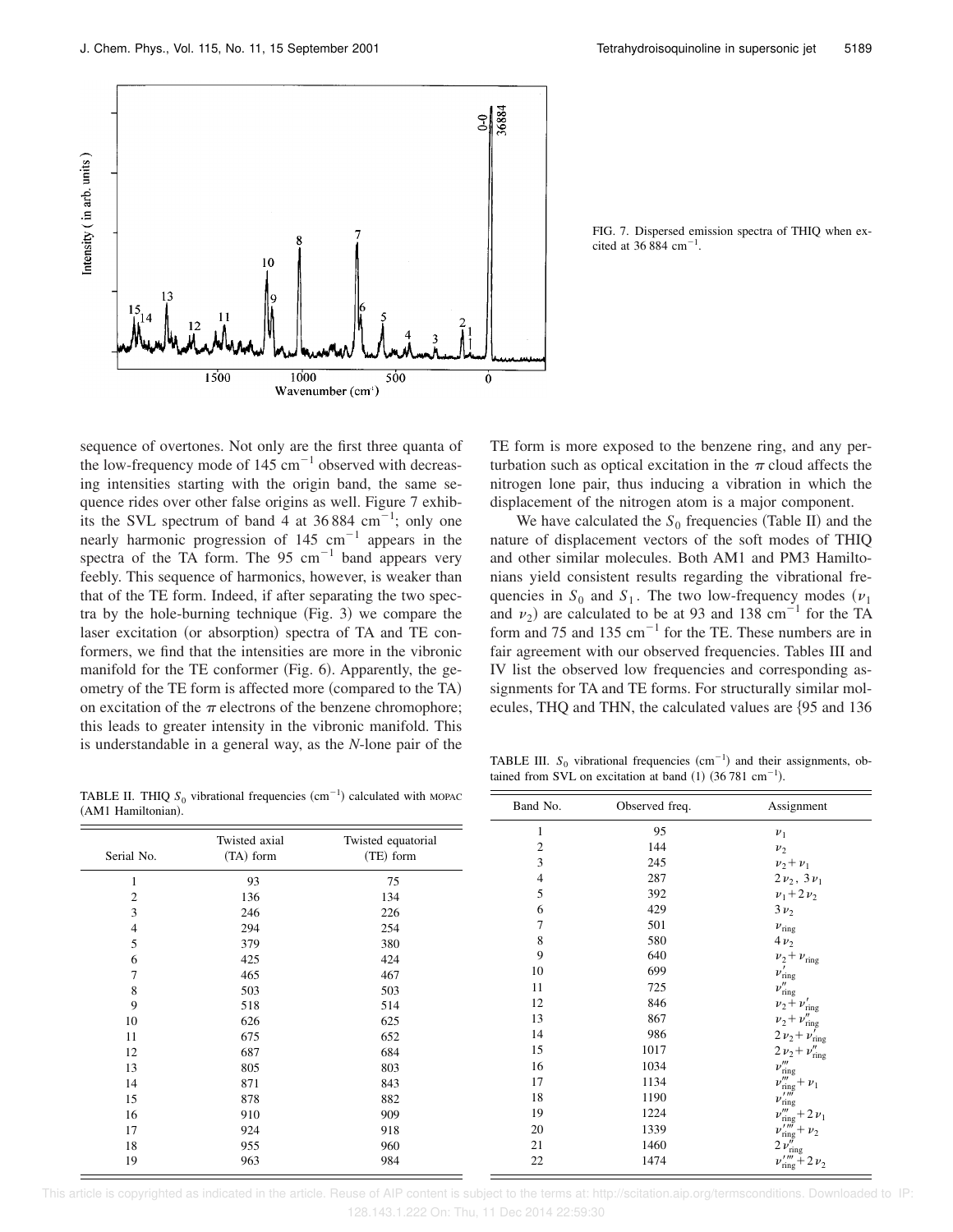TABLE IV.  $S_0$  vibrational frequencies  $(cm<sup>-1</sup>)$  and their assignments, obtained from SVL on excitation at band  $(4)$  (36 884 cm<sup>-1</sup>).

| Band No.       | Observed freq. | Assignment                                                                                       |
|----------------|----------------|--------------------------------------------------------------------------------------------------|
| 1              | 95             | $v_1$                                                                                            |
| $\overline{c}$ | 145            | $v_2$                                                                                            |
| 3              | 290            | $2\nu_2$                                                                                         |
| $\overline{4}$ | 435            | $3\nu_2$                                                                                         |
| 5              | 581            | $4v_2$                                                                                           |
| 6              | 701            | $\nu'_{\rm ring}$                                                                                |
| 7              | 725            |                                                                                                  |
| 8              | 1035           | $\nu''_{\rm ring} \nu'''_{\rm ring}$                                                             |
| 9              | 1188           | $\nu'''_{\text{ring}} + \nu_2$                                                                   |
| 10             | 1215           |                                                                                                  |
| 11             | 1446           | $v_{\text{ring}}^{l m}$<br>$2 v_{\text{ring}}^{l m}$                                             |
| 12             | 1613           | $2\, \nu''_{\rm ring} + \nu_2$                                                                   |
| 13             | 1761           |                                                                                                  |
| 14             | 1915           | $2 \nu_{\text{ring}}^{\prime\prime} + 2 \nu_2$<br>$2 \nu_{\text{ring}}^{\prime\prime} + 3 \nu_2$ |
| 15             | 1939           |                                                                                                  |

 $\text{cm}^{-1}$ } and {86 and 130 cm<sup>-1</sup>}, respectively. This means that these modes are not N-specific inversion modes, but are rather out-of-plane puckering frequencies of the skeleton. Our calculated displacement vectors for the normal modes of two  $(\nu_1 \text{ and } \nu_2)$  low-frequency (out-of-plane movement only) vibrations of the above three molecules are shown in Table V. Interestingly, the two modes are identical in nature for all three molecules. It indicates that the substitution of carbon with nitrogen does not alter the nature of the modes. The mode  $\nu_1$  is essentially a butterfly type of vibration with extended aromatic ring forming one wing of the butterfly. The important point is that the out-of-plane vibration does not disturb the spectrum of the  $\pi$  system. The  $\nu_2$ , on the other hand, make the chromophore out-of-plane puckered and thereby get coupled to the phenyl ring transitions very effectively.

## **2. S<sup>1</sup> state**

The spectra of the two conformers are disentangled in the SHB spectroscopy. The conformer with the band origin at  $36781 \text{ cm}^{-1}$  shows clustered low frequency bands at 92, 98, 171, 182, 189, 196, and  $260 \text{ cm}^{-1}$ . Since theoretical calculations of excited state are not very reliable, we explain the vibronic features in  $S_1$  by comparing them with *S*1—frequencies of similar molecules on the one hand and with its own  $S_0$  frequencies on the other. The low-frequency vibronic bands of the excitation spectra can be explained on the basis of two low-frequency bands of 92 cm<sup>-1</sup>  $(v'_1)$  and 98 cm<sup>-1</sup> ( $v_2$ ) corresponding to the  $S_0$ , butterfly motion and the out-of-plane puckering motions  $\nu_1$  and  $\nu_2$ , as already discussed. Similar low-frequency vibrations have been observed for  $S_1$  states of structurally related molecules like

TABLE V. Comparison of low-frequency vibrational modes of THIQ, THQ, and THN in  $S_0$ .